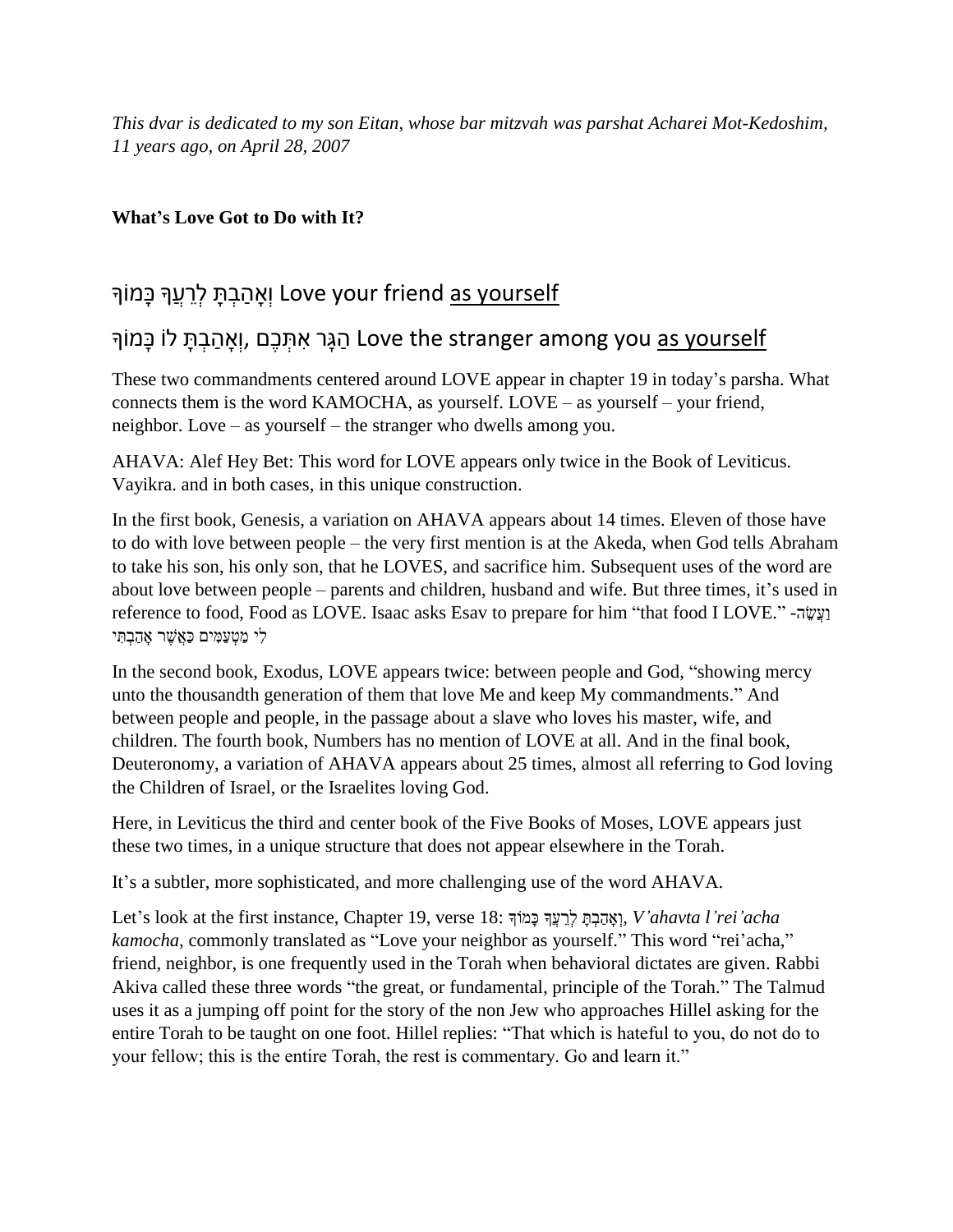But to me, this is a negative spin on this commandment, which is talking about something more profound than simply "Don't be mean to others." There are two significant components about this phrase. – Love your friend, "*V'ahavta l'rei'acha"* ךֲָע ֵר ְל ָָּּת ְב ַה ָּא ְו "and "Kmocha," as yourself."

When I was teaching my son Eitan for his bar mitzvah, and we were discussing his parsha, he questioned this passage. He said, "What if my neighbor doesn't like the things I like? It doesn't make sense to do something I like that they might not like." But even thinking in that way is a positive interpretation of this commandment. We need to think about how we feel, and how the Other might feel in that situation. So, it's not about specifically doing something the Other may or may not want, but about treating the Other with respect – and respecting ourselves as well.

And this must have resonated with Eitan, because, when we made his tallit together, he chose *V'ahavta l'rei'acha kamocha* רְאֲהַבָּתָּ לְרַעֲדְּ כָּמוֹדְּ (אוֹ as the phrase to write on the collar, the atara, of his tallit.

By acknowledging caring for the Other, we are caring for ourselves.

KAMOCHA. As Yourself. This commandment is saying it is essential that we LOVE ourselves. Effectively, to be in touch with our feelings in a very real sense. By being in touch with ourselves, we are able to connect with others.

A traditional interpretation of this commandment, when put together in a list of the 613 mitzvot is "Love Fellow Jews" or "Love all human beings who are *of the covenant*." This comes from the context of the passage – the commandments before do have a negative spin – don't take vengeance and don't bear a grudge against "your people, *b'nai amecha*." These are DO NOT commandments – but LOVE YOUR FELLOW BEING is a DO, a positive commandment.

The grammar in this phrase, and the one that follows later in the same chapter, is also unique in the Torah.

In the other books of the Torah, *V'ahavta ET* is the standard grammatical construction with LOVE. For example, in the Shma, *V'Ahavta ET Adonay Elochecha*. "ET" is a word that doesn't have a direct translation, It's a structural word that comes before a definite object. "And you shall love ET the Lord your God."

Here, the text says V'ahavta LE – literally and you shall LOVE TO your friend, TO the stranger. You are sending lovingness out toward another.

V'ahavta LE, bestowing love in the direction of.

The complete verse 18 reads,

.יח לֹא-תִקֹּם וְלֹא-תִטֹּר אֶת-בְּנֵי עַמֶּךָ ,וְאָהַבְתַּ לְרֵעֲךָ כָּמוֹךְ :אֲנִי ,יִהְוַה.

18 Do not be vengeful, and do not bear any grudge against the children of your people, and love your neighbor as yourself: I am the Lord.

And it's bolstered by the use of LOVE a few verses later, chapter 19, verse 34: